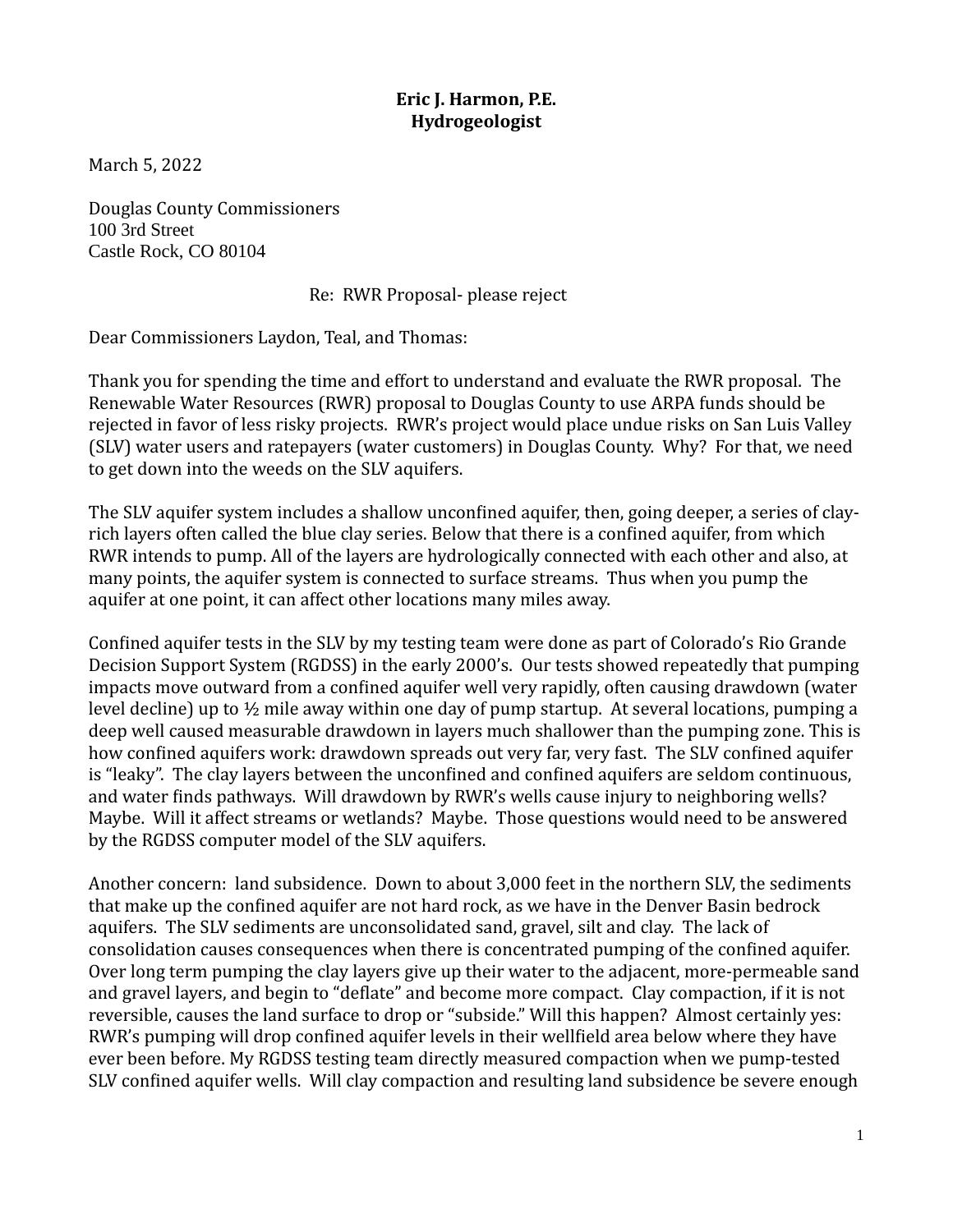to cause injury after decades of RWR pumping? I do not know. I believe RWR does not know, either. It is unknown, and this is important. We are on the ragged edge of our understanding about the behavior of the confined aquifer, and thus the risk of land subsidence is a real concern. The Water Court in Alamosa has previously recognized this concern.

Another concern: the quality of RWR's pumped water may become worse over time. In the San Joaquin Valley, California, geologically similar to the SLV, Arsenic in pumped water has been shown to increase during pumping. Does naturally occurring Arsenic exist in SLV aquifer water? Yes. Will injurious water quality changes occur due to RWR's project? I do not know. I believe RWR does not know, either. Thus it is a potential risk.

RWR pumping would be very long term. Once water is diverted for a town or a city's use, it never stops. It cannot stop. When Douglas County has a new water supply it will be used for decades, perhaps for generations. Potential long-term effects, poorly understood now due to the limitations of our scientific knowledge, may crop up as injury many years in the future.

If any of these unintended consequences eventually causes injury or increases costs, who bears the burden? Higher-than-planned pumping, treatment, storage, or conveyance costs would likely be borne by ratepayers in Douglas County. Other long-term impacts of RWR, such as land subsidence or excessive drawdown, would be borne by the SLV community.

RWR will argue that these risks are so small that they are inconsequential. This is not my first rodeo. It is not the SLV's first rodeo. We have heard it before. RWR will also argue that these down-in-the-weeds technical issues are exactly why Douglas County should partner with them and clear the way for RWR's application to be heard in Water Court. Not so. There are other proposed water projects seeking ARPA funding that do not place undue long-term risks on either the SLV community or Douglas County ratepayers. I strongly advise the Douglas County Commissioners to reject RWR's proposal and instead focus on less risky projects.

The opinions expressed in this letter are my own. I am retired, and represent no one except myself. The content of this letter was submitted to the Douglas County News Press as an Op-Ed.

Respectfully submitted,

Eric I./Harmon, P.E. Lakewood, Colorado

Eric Harmon was a founding member and for many years a Principal of HRS Water Consultants, Inc. of Lakewood, CO. He has extensive experience as a consulting hydrogeologist and water-resources engineer. He has over 40 years of project experience in the San Luis Valley, the Front Range, and elsewhere in Colorado and the Intermountain West. He has given expert testimony in the Division 3 Water Court (San Luis Valley) in the AWDI case (1991), the Confined Aquifer New Use Rules case (2006), the Great Sand Dunes In-Place Groundwater Right case (2008) and the Groundwater Rules case (2018). He was the leader of the groundwater